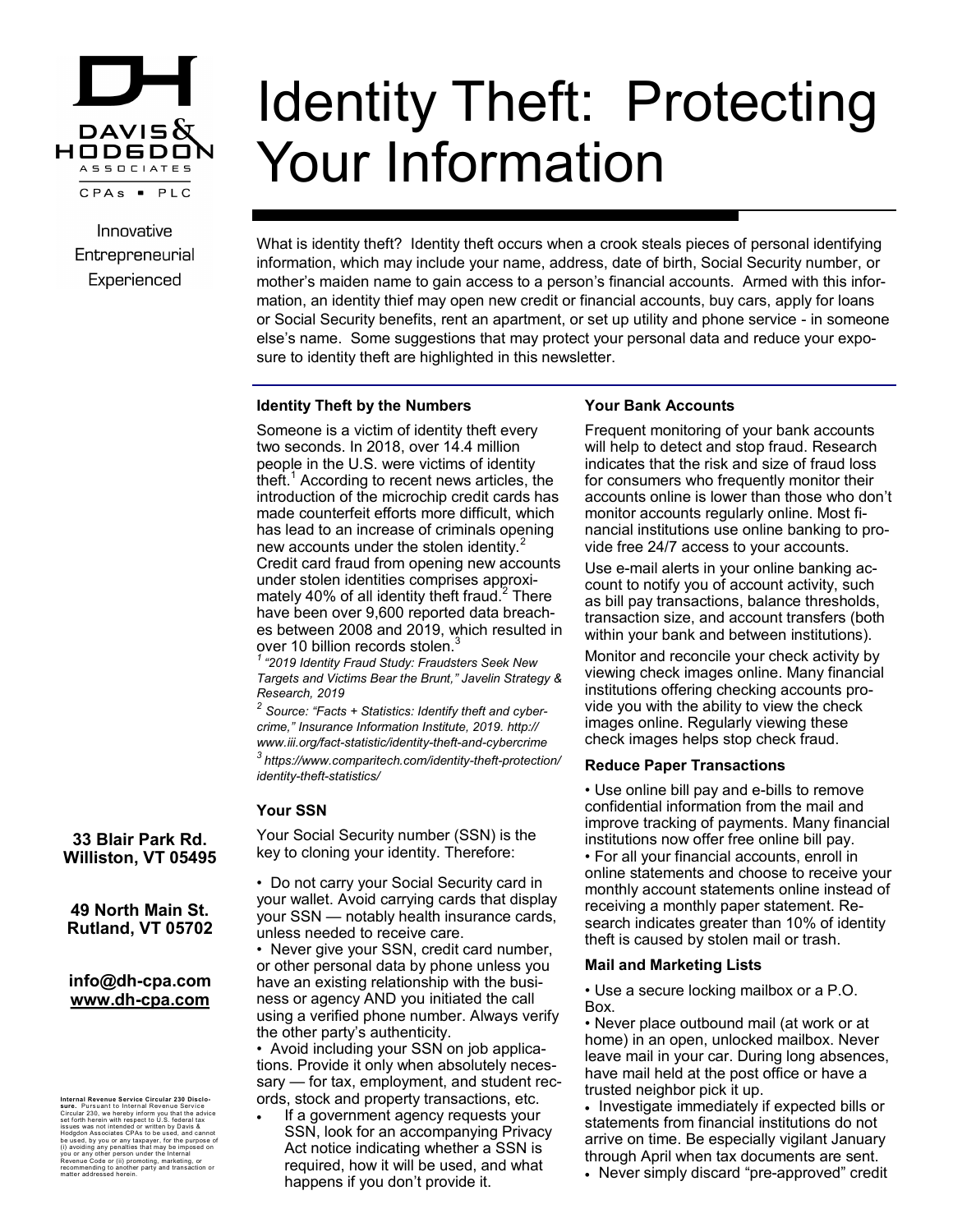offers you receive in the mail. Always shred them.

• To keep pre-approved credit offers from being sent to you, remove your name permanently from the mail offer lists by visiting www.optoutprescreen.com. You can also opt out by calling 1-888-5OPT-OUT (1-888-567-8688), but only for a five-year period.

• Add your name to the National Do-Not-Call Registry at www.donotcall.gov . Add your name to name-deletion lists used by nationwide marketers at www.dmaconsumers.org/ consumerassistance.html.

# **Trash and Shredding**

• Shred anything that contains your name, address, or other sensitive data before discarding, using a crosscut shredder - including invoices, receipts, statements, personalized pitch letters and envelopes, catalogs, and pre-approved credit offers.

• Don't discard sensitive documents at work unless you're sure they'll be shredded properly.

• Take your trash out immediately before it is due to be collected.

## **Your Checks**

• Never let merchants write your SSN on your checks. It's illegal in many states and it puts you at risk.

• Do not have your SSN, driver's license number, or home phone number printed on your checks. If you have a P.O. Box, use that instead of your home address.

• The next time you order checks, have only the initials of your first name, followed by your full last name printed on them. If someone takes your checkbook, they will not know if you sign your checks with just your initials or your first name, but your bank will know how you sign your checks.

• Put your work phone number on your checks instead of your home phone.

• Pick up new checks at the bank instead of having them mailed to your home address.

• Don't leave outbound envelopes containing payments in a home or office mailbox for pickup, in a car, or in any other place where they might be stolen. Checks can be altered and cashed, and provide the thief with your account information. Be sure to carry these with you until you can deposit them into a USPS mailbox or bring them directly inside the post office.

# **Credit, Debit, and ATM Cards**

• If a new or reissued credit card that's being mailed to you does not arrive on time, contact the issuer immediately. • Minimize the number of credit cards you use, and carry only one or two at a time. Cancel unused accounts to reduce your exposure. However, be aware that canceling credit cards may affect your credit score adversely.

• Review your credit card statements, bank statements, and phone bills (including mobile phones) carefully each month for unauthorized use.

• Sign new credit cards immediately - before someone else does.

• Keep a list or photocopies of credit cards, bank accounts, and investments in a secure place (not your wallet or purse). Include account numbers, expiration dates, and phone numbers for customer service and fraud departments, so you can contact them quickly.

# **Your Wallet or Purse**

At work, always store your wallet or purse in a safe place. Avoid carrying the following items in your wallet/purse:

- Your Social Security card (or your dependents' cards)
- Your birth certificate
- Your passport
- Your military identification card (required of military personnel)

 A driver's license or insurance card with your SSN (or that of a family member)

 A list of your banking information (PINs, logins, passwords, or account numbers)

- Receipts with your full credit card number displayed
- Paychecks or pay stubs
- Deposit slips
- More than two credit or debit cards

 Any card that might store your SSN or other sensitive data on a magnetic stripe, such as a gas card, electronic hotel key, or employee ID.

## **Credit Reports and Credit Files**

 Check your credit reports as frequently as possible, at least twice a year. Under the FACT Act, U.S. consumers are entitled to one free credit report each year from each of the three major credit bureaus. For details, visit www.annualcreditreport.com or call 877-322-8228.

 Enroll in credit monitoring to track changes to your credit file. Enroll in fraud monitoring (non-credit database monitoring) to be warned of attempts to alter or acquire your identity data.

 Check your Social Security statement each year for signs of fraud. The Social Security Administration mails this statement to adult SSN holders about three months before their birthday.

## **Shopping and Application Forms**

 Never toss credit card receipts into a public trash container. Always take them with you and shred them at home. Carry receipts in your wallet, not in the bag, so you don't mistakenly throw them out.

 Never leave transaction receipts at ATM machines, on counters at financial institutions, or at gasoline pumps.

 When signing a credit card receipt, note whether your entire account number is displayed, or merely the last four digits. If the entire number shows, cross it out before leaving the signed receipt behind.

 When paying a bill with a credit or debit card, always keep the waiter, cashier, or bartender in view. Pocket-sized "skimming" devices can capture your credit card information for later use.

 When filling out applications for loans, credit, mobile phones, or other services, find out how the company stores and disposes of your data. If you aren't convinced that your information is safe, take your business elsewhere. Some auto dealerships, department stores, car rental agencies, and video stores treat customer applications carelessly.

## **Web Sites and E-mail**

 Do not provide credit card numbers or personal information on any web site if you aren't sure the site is authentic. Choose companies with secure transactions and strong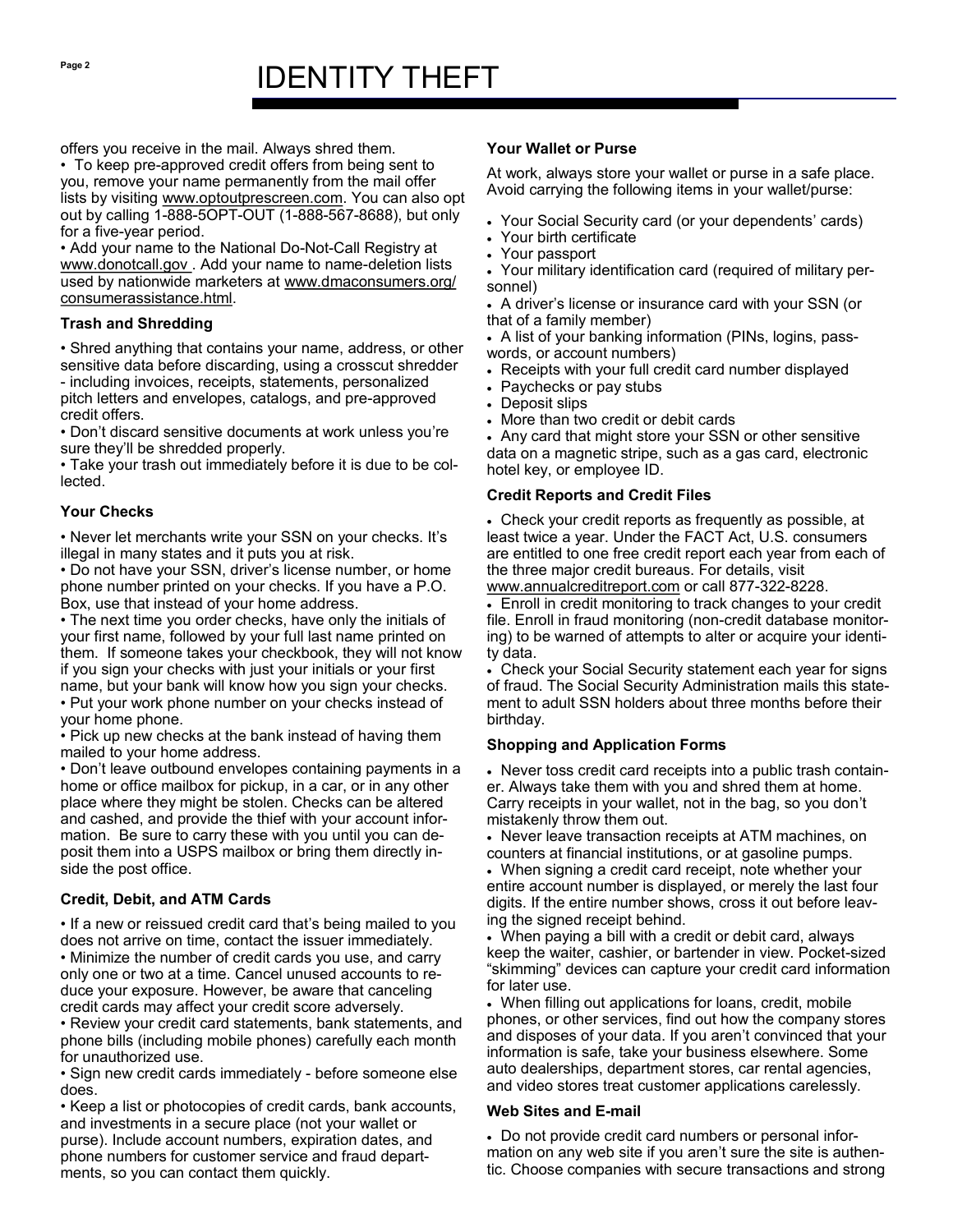privacy and security policies (the "lock" icon appears at the bottom of the screen).

 Never open spam and other e-mail from unknown sources — it may contain viruses or other programs that make your computer vulnerable to intrusion.

 Never click on a link in an e-mail claiming to come from a financial institution or business, and never provide personal or account data in response. The e-mail may be a fake sent by "phishing" scammers.

 When entering personal information online, even on wellknown web sites, watch for signs that you've been redirected to a "cloned" replica site where your data can be captured without your knowledge (a fraud technique called "pharming"). Such signs include odd error messages, unexpected page design or content, or other strange site behavior.

#### **Computers and Networks**

• Install a firewall on your home computer to keep hackers out — especially if you connect to the Internet by DSL or cable modem. Install virus protection and keep it updated. Some viruses are designed to send sensitive data to identity thieves from your computer.

• Before disposing of a computer or hard drive, remove data using a strong "wipe" utility program. Do not rely on the "delete" function to remove files containing sensitive information.

If possible, encrypt sensitive data that is sent or stored in digital form.

 Always store personal files and data securely in your home, especially if you have roommates, employ outside help, or have service work done in your home. (This applies to paper as well.)

#### **Passwords and PINs**

 Never use the last four digits of your SSN, your mother's maiden name, your birth date, your middle name, your child's name, your pet's name, or anything else that's easily discovered or guessed. If your financial institution uses the last four digits of your SSN as your default PIN, change it.

 Memorize all your passwords. Combine letters and numbers and change your passwords frequently. Don't record them on anything you carry in a wallet or purse. Ask financial institutions to add extra security to your account by requiring an additional code or password.

 Password-protect computer files that contain sensitive personal or account data.

 Shield your hand at an ATM or when making long distance calls with a phone card. Shoulder surfers may be nearby with binoculars or cameras. Avoid giving personal data by phone in a public place.

#### **Smartphones**

Smartphone users are almost 33% more likely to be the victims of fraud.

 Set passwords on the home screen to prevent unauthorized access.

• Remember that others can hear your phone conversations; do not reveal important information in a public place. Do not save log-in information on online banking sites, email, or other places that may have critical information.

 Review apps before purchasing. Malicious apps can steal sensitive information.

#### **Other Important Tips**

is calling you.

• Beware of mail or telephone solicitations that offer prizes or awards—especially if the offer asks you for personal information or financial account numbers.

 When you are writing checks to pay on your credit card accounts, DO NOT put the complete account number on the "For" line. Instead, just put the last four numbers. The credit card company knows the rest of the number, and anyone who might be handling your check as it passes through all the check processing channels won't have access to it.

 Photocopy the contents of your wallet or purse. Do both sides of each license, credit card, etc. You will know what you had in your wallet and all of the account numbers and phone numbers to call and cancel. Keep the photocopy in a safe place. You can also carry a photocopy of your passport when you travel.

 Federal law allows credit bureaus to sell your personal information for marketing purposes to banks and credit card companies. The same law requires most financial institutions to provide a privacy notice and a chance to opt out of having your information sold when you apply for an account or a loan and gives you the right to opt out in general. Make sure you do so. Go to http://www.ftc.gov/privacy/ protect.shtm for more information, and call 888-5-OPT-OUT to opt out. This automated call takes only a few minutes. You will be asked for your name, address and Social Security number. You can opt out for two years or permanently. Caller ID is a useful option to have so that you know who

## **If You Suspect You Are the Victim of Identity Theft**

 Contact your financial institutions and request they flag your accounts. Instruct them to contact you immediately if there is unusual activity on your accounts.

 File your complaint online with the Federal Trade Commission, at https://www.ftccomplaintassistant.gov/ or call their Identity Theft Hotline at 877-IDTHEFT. The FTC has counselors to assist identity theft victims with resolving financial and other problems that can result from this crime.

• Record the names and phone numbers of people with whom you discussed your case and retain all original reports and supporting documents. Keeping accurate and complete records are a big step toward helping you resolve your problem.

To report fraud, call or go to the following websites:

**Equifax**: 800-525-6285; http://www.equifax.com/ **Experian**: 888-397-3742; http://www.experian.com/ **TransUnion**: 800-680-7289; http://www.transunion.com/

#### **Understanding Your Credit Score**

Your credit score might be the most important number that you don't understand.

Credit scores – the arcane calculations pored over by everyone from mortgage lenders to auto dealers to decide how much they're willing to lend – are growing in importance as their use spreads beyond traditional lenders to wireless